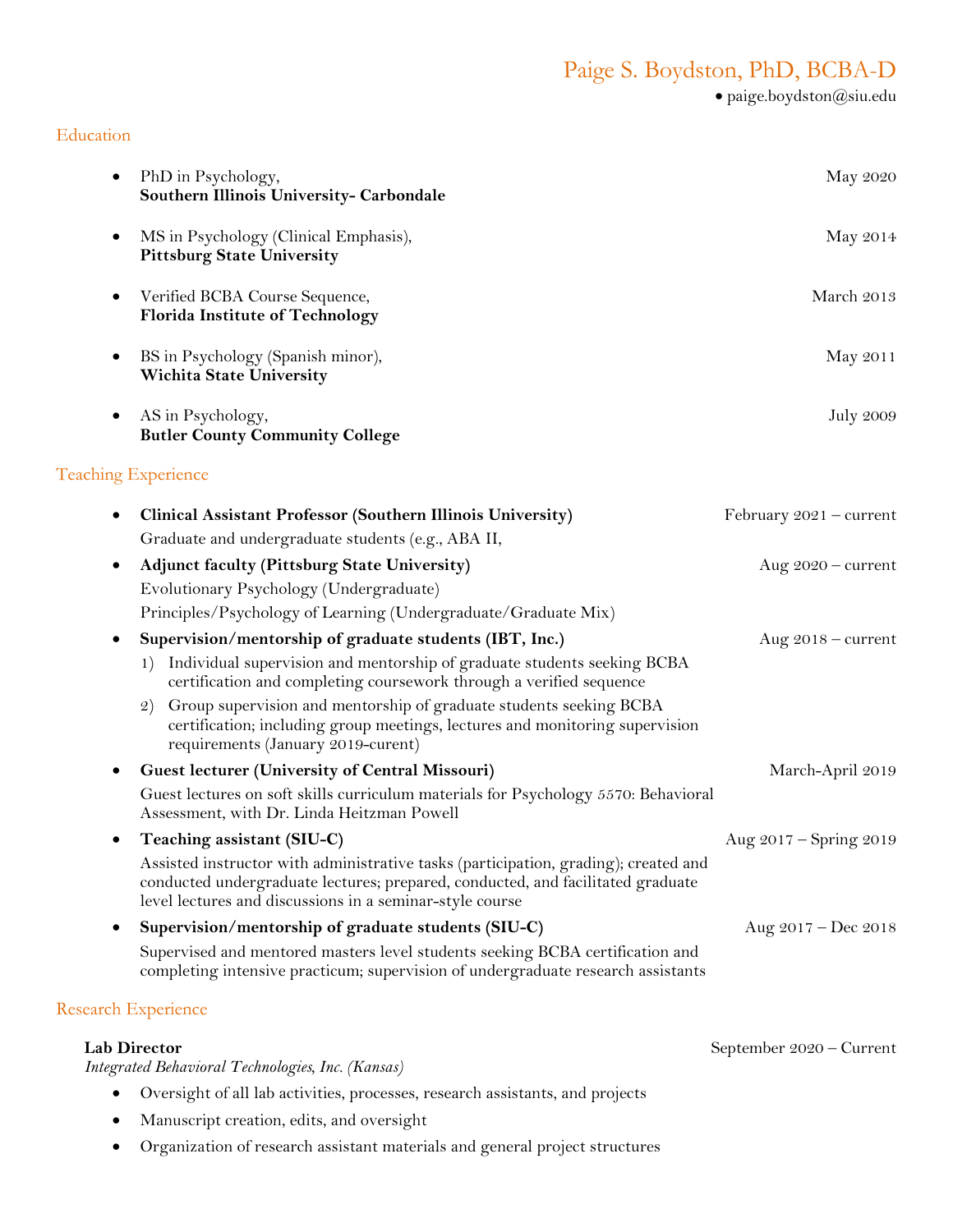|                                                                                                                                                                                    | Page 2                |
|------------------------------------------------------------------------------------------------------------------------------------------------------------------------------------|-----------------------|
| Coordination with additional PI/Lab lead to ensure appropriate research design                                                                                                     |                       |
| Development and implementation of a review board process<br>Graduate researcher; Dr. Ryan Redner<br>Southern Illinois University- Carbondale                                       | Aug $2018$ – Current  |
| <b>Dissertation:</b> "Dissemination of an Applied Behavior Analysis to Families Impacted<br>by Autism in Rural and Remote Areas via a Telehealth-Based Parent Training<br>Program" |                       |
| Assisted with grant funded research related to nicotine dependence<br>$\bullet$                                                                                                    |                       |
| Wrote and edited manuscripts of existing projects for publication submissions                                                                                                      |                       |
| Completed activities related to dissertation on telehealth-based parent training                                                                                                   |                       |
| Designed, led, and oversaw research projects                                                                                                                                       |                       |
| Coordinated/collaborated with other students                                                                                                                                       |                       |
| Presented research at state and national conferences<br>٠                                                                                                                          |                       |
| Graduate researcher; Dr. Erica Jowett Hirst<br>Child Behavior Research and Training Laboratory<br>Southern Illinois University- Carbondale                                         | Aug $2017 - Dec 2018$ |
| Wrote and edited manuscripts of existing projects for publication submissions<br>٠                                                                                                 |                       |
| Designed, led, and oversaw research projects<br>٠                                                                                                                                  |                       |
| Supervised graduate students for their research and practicum experiences                                                                                                          |                       |
| Presented research at state and national conferences                                                                                                                               |                       |
| Applied for funding for potential research projects                                                                                                                                |                       |
| Coordinated with parents and graduate students for clinical and research services<br>$\bullet$                                                                                     |                       |
| Research assistant; Dr. Linda Heitzman Powell<br>Integrated Behavioral Technologies, Inc.                                                                                          | Jan 2013 - Dec 2016   |
| Direct implementation of a reading comprehension program for children                                                                                                              |                       |
| Data analysis of client responses to teaching procedures                                                                                                                           |                       |
| Oversight of staff implementation of research protocol(s)                                                                                                                          |                       |
| Designed, led, and oversaw research projects                                                                                                                                       |                       |
| Masters thesis project; Dr. Sean Lauderdale<br>Department of Psychology and Counseling<br>Pittsburg State University                                                               | Aug 2012 – May 2014   |
| Designed, proposed, completed, and defended masters thesis project                                                                                                                 |                       |
| Collaborated across universities for participants and training materials                                                                                                           |                       |
| Undergraduate research assistant; Dr. Victoria Shaffer<br>Human Factors Laboratory<br>Wichita State University                                                                     | Jan 2011 – May 2011   |
| Assisted graduate students with projects related to breast cancer research                                                                                                         |                       |
| Undergraduate research; Dr. Rui Ni<br>Wichita State University                                                                                                                     | Jan 2011 - May 2011   |

Paige S. Boydston

• Research on college degree as it related to employment status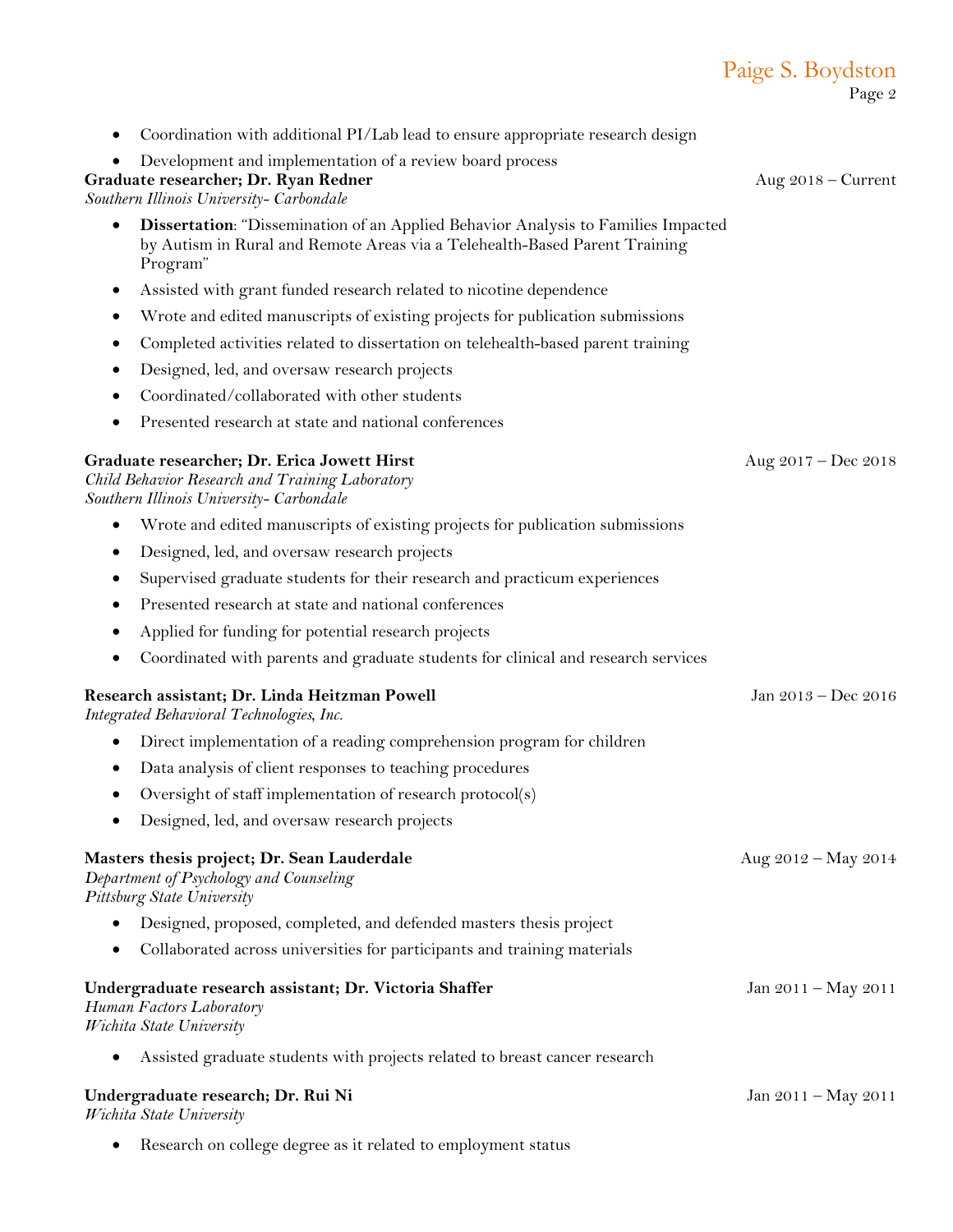# Paige S. Boydston Page 3

## Publications

## *Published/Accepted*

| Jowett Hirst, E. S., & Boydston, P. S. (2020). Embedded teaching. The Encyclopedia of<br>Child and Adolescent Development. (Vol. 2). Hoboken, NJ: Wiley.                                                                                                                                                   | $\boldsymbol{2020}$ |
|------------------------------------------------------------------------------------------------------------------------------------------------------------------------------------------------------------------------------------------------------------------------------------------------------------|---------------------|
| Barnett, M. R., Jowett Hirst, E. S., & Boydston, P. S. (2019). A comparison of simple<br>$\bullet$<br>versus elaborative prompts on acquisition of picture associations. Behavior Analysis:<br>Research and Practice, $20(1)$ , $24-35$ .                                                                  | 2019                |
| Boydston, P. S., & Jowett Hirst, E. S. (2019). Public perceptions and understanding of job<br>$\bullet$<br>titles related to behavior analysis. Behavior Analysis in Practice, 13(2), 394-401.                                                                                                             | 2019                |
| Hurford, D. P., Fender, A. C., Boux, J. L., Swigart, C. C., Boydston, P. S., Butts, S. R.,<br>$\bullet$<br>Cox, C. L., Becker, T. A. & Pike, M. E. (2014). Examination of the Effects of Intelligence<br>on the Test of Variables of Attention for Elementary Students. Journal of Attention<br>Disorders. | 2014                |
| Submitted                                                                                                                                                                                                                                                                                                  |                     |
| Boydston, P. S. & Redner, R. (submitted). Examination of a telehealth-based parent-<br>$\bullet$<br>training program in rural settings.                                                                                                                                                                    | Current             |
| Redner, R., Boydston, P. S., Grisham, D. (submitted). A systematic review of physical<br>$\bullet$<br>activity and healthy eating interventions in behavior analytic journals.                                                                                                                             | Current             |
| In preparation/revision                                                                                                                                                                                                                                                                                    |                     |
| Baires, N. A., Boydston, P. S. & Redner, R. (in preparation). Variables that influence<br>gender pay disparity in the practice of behavior analysis.                                                                                                                                                       | Current             |
| Boydston, P. S., Baires, N. A., & Redner, R. (in preparation). Variables that impact<br>women's participation and pay in behavior analytic research and academics.                                                                                                                                         | Current             |
| Presentations (presenting author)                                                                                                                                                                                                                                                                          |                     |
| Boydston, P. S. & Baires, N. A.                                                                                                                                                                                                                                                                            | August 2020         |
| "Examining Factors that Lead to Gender Inequity in Behavior Analysis," symposium<br>$\bullet$<br>at the Women in Behavior Analysis Annual Conference                                                                                                                                                       |                     |
| Brachbill, K. D., Jowett Hirst, E. S., & Boydston, P. S.                                                                                                                                                                                                                                                   |                     |
| "Teaching Safety Skills to Preschool Children: An Evaluation of Teacher-<br>Implemented Behavioral Skills Training," symposium at the Association for Behavior<br>Analysis International Annual Conference                                                                                                 | May 2019            |
| Boydston, P. S., & Jowett Hirst, E. S.                                                                                                                                                                                                                                                                     | May 2019            |
| "Perceptions of causes of autism," poster at the Association for Behavior Analysis<br><b>International Annual Conference</b>                                                                                                                                                                               |                     |
| Boydston, P. S., & Jowett Hirst, E. S.                                                                                                                                                                                                                                                                     | May 2019            |
| "What's a BCBA Anyway?" poster at the Association for Behavior Analysis<br><b>International Annual Conference</b>                                                                                                                                                                                          |                     |
| Boydston, P. S., & Jowett Hirst, E. S.                                                                                                                                                                                                                                                                     | April 2019          |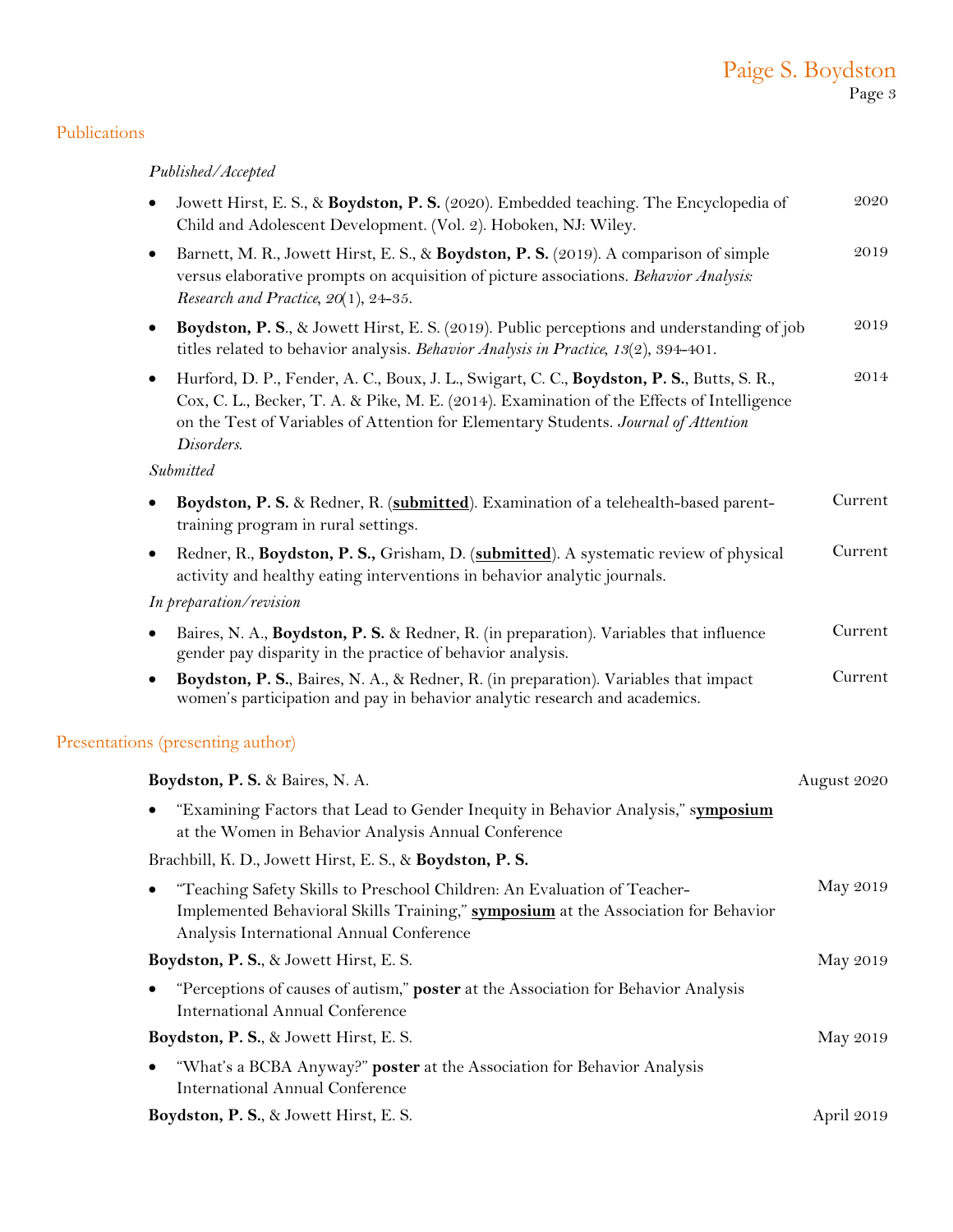# Paige S. Boydston

Page 4

| "Perceptions of causes of autism," poster at the SIU-C Research and Creative<br><b>Activities Forum</b>                                                                                                |            |
|--------------------------------------------------------------------------------------------------------------------------------------------------------------------------------------------------------|------------|
| Boydston, P. S., & Jowett Hirst, E. S.                                                                                                                                                                 | Sept 2018  |
| "Perceptions of causes of autism," poster at the Mid-American Association for<br>Behavior Analysis Annual Conference                                                                                   |            |
| Boydston, P. S., Jowett Hirst, E. S., Smock, S., L., & Brachbill, K. D.                                                                                                                                | May 2018   |
| "A component analysis of behavioral skills training with classroom teachers," poster<br>$\bullet$<br>at the Association for Behavior Analysis International Annual Conference                          |            |
| Boydston, P. S., Jowett Hirst, E. S., Smock, S., L., & Brachbill, K. D.                                                                                                                                | April 2018 |
| "A component analysis of behavioral skills training with classroom teachers," poster<br>at the Illinois Association for Behavior Analysis Annual Conference                                            |            |
| Boydston, P. S., Jowett Hirst, E. S., Smock, S., L., & Brachbill, K. D.                                                                                                                                | April 2018 |
| "A component analysis of behavioral skills training with classroom teachers," <b>oral</b><br>presentation at the Illinois Association for Behavior Analysis Annual Conference                          |            |
| Boydston, P. S., Clemens, S., & Re, T.                                                                                                                                                                 | May 2017   |
| "Increasing staff fluency through dependent group contingencies and behavioral skills<br>training," poster at the Association for Behavior Analysis International Annual<br>Conference                 |            |
| Boydston, P. S., Heitzman-Powell, L. S., & Ostmeyer, K.                                                                                                                                                | May 2016   |
| "Increasing distance-based provider accountability through performance feedback,"<br>$\bullet$<br>poster at the Association for Behavior Analysis International Annual Conference                      |            |
| Boydston, P. S., & Heitzman-Powell, L. S.                                                                                                                                                              | May 2016   |
| "Decreasing aberrant behavior and increasing functional skills in a young girl<br>$\bullet$<br>impacted by autism," poster at the Association for Behavior Analysis International<br>Annual Conference |            |
| Boydston, P. S., Lauderdale, S.                                                                                                                                                                        | April 2014 |
| "Effect of parent perceptions of causes of autism on participation in parent training,"<br>poster at the Pittsburg State University Research Colloquium                                                |            |
| Boydston, P. S., Lauderdale, S.                                                                                                                                                                        | April 2014 |
| "Effect of parent perceptions of causes of autism on participation in parent training,"<br>oral presentation at the Pittsburg State University Research Colloquium                                     |            |
| Boydston, P. S., Lauderdale, S.                                                                                                                                                                        | Feb 2014   |
| "Effect of parent perceptions of causes of autism on participation in parent training,"<br>poster at Capital Research Day (Topeka, KS)                                                                 |            |
| Professional Affiliations & Service                                                                                                                                                                    |            |

| Leadership Education in Neurodevelopmental and Related Disabilities (IL-LEND) | 2019-2020 Cohort |
|-------------------------------------------------------------------------------|------------------|
| • College Advisory Committee, SIU-C                                           | 2018–2019 year   |
| Illinois Association for Behavior Analysis                                    | 2018-2020        |
| Association for Behavior Analysis International                               | 2016-current     |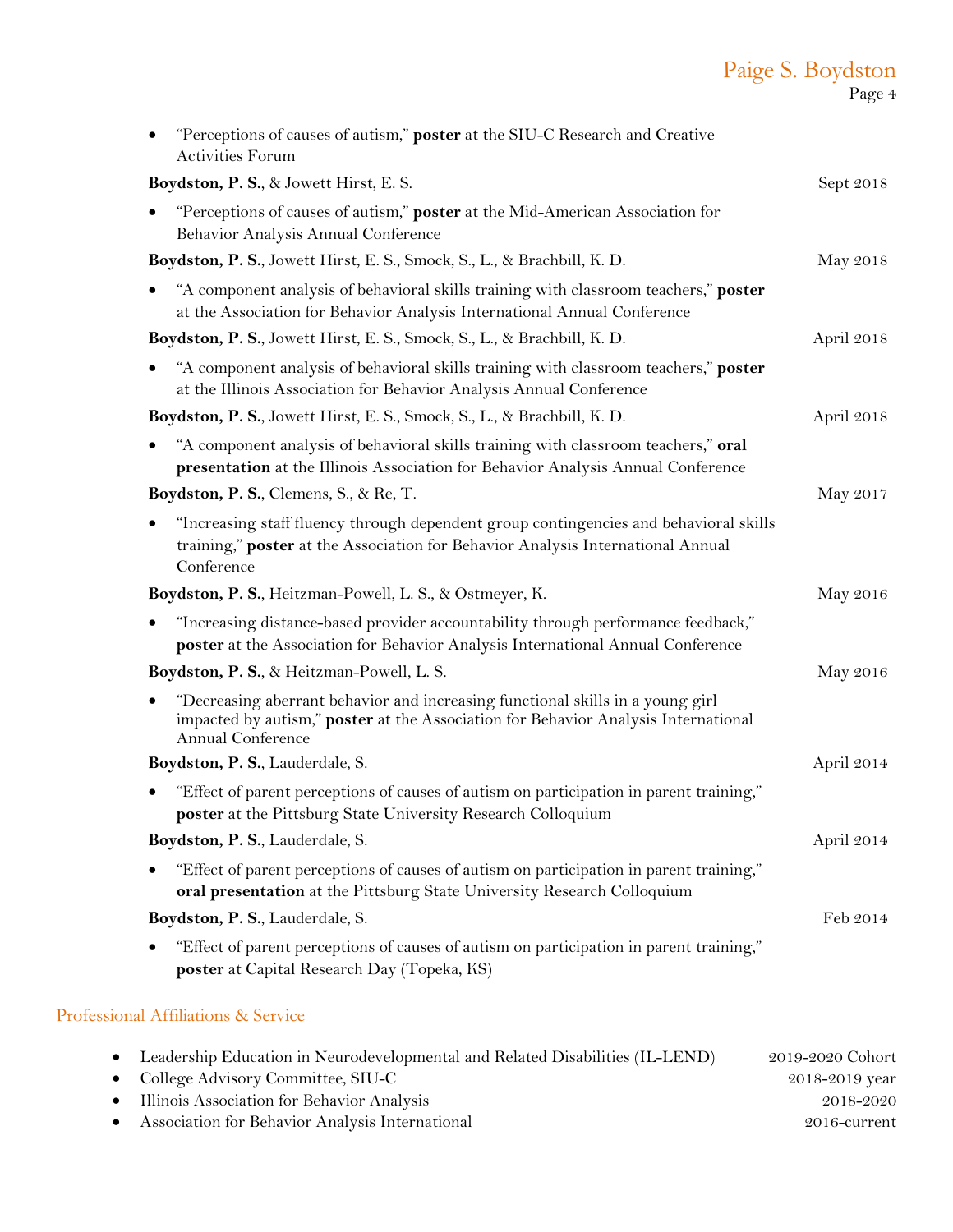| Paige S. Boydston |
|-------------------|
| Page 5            |

### Awards

| $\bullet$<br>$\bullet$<br>$\bullet$ | Illinois Association for Behavior Analysis (ILABA) Student Paper Award<br>Excellence in Research in Graduate Research, PSU<br>Research Colloquium 1st Place Poster, Graduate Research, PSU                                   | 2018<br>2014<br>2014     |
|-------------------------------------|------------------------------------------------------------------------------------------------------------------------------------------------------------------------------------------------------------------------------|--------------------------|
| Certifications                      |                                                                                                                                                                                                                              |                          |
| $\bullet$                           | Board Certified Behavior Analyst (1-14-9578)                                                                                                                                                                                 | Aug 2014                 |
| $\bullet$                           | Licensed Behavior Analyst, Missouri (2016014348)                                                                                                                                                                             | $\sqrt{2016}$            |
| $\bullet$                           | Licensed Behavior Analyst, Kansas (101)                                                                                                                                                                                      | 2016                     |
| $\bullet$                           | Kansas Institute of Positive Behavior Supports Facilitator                                                                                                                                                                   | 2012-2015                |
|                                     | Scholarships & Assistantships                                                                                                                                                                                                |                          |
| $\bullet$                           | SIU-C Dissertation Research Assistantship                                                                                                                                                                                    | Fall 2019-Summer 2020    |
| $\bullet$                           | Lorenz Baker Award, SIU-C                                                                                                                                                                                                    | Fall 2019                |
| $\bullet$                           | SIU-C Graduate School Tuition Scholarship                                                                                                                                                                                    | Summer 2019              |
| $\bullet$                           | SIU-C Graduate School Tuition Scholarship                                                                                                                                                                                    | Spring 2019              |
| $\bullet$                           | Victor Cook Memorial Scholarship, SIU-C                                                                                                                                                                                      | Fall 2018-Spring 2019    |
| $\bullet$                           | Research Assistantship SIU-C                                                                                                                                                                                                 | Fall 2018                |
| ٠                                   | Graduate Assistantship SIU-C                                                                                                                                                                                                 | Fall 2017-Summer 2018    |
|                                     | Relevant Work Experience                                                                                                                                                                                                     |                          |
|                                     | <b>Integrated Behavioral Technologies, Inc.</b><br>Basehor, Kansas                                                                                                                                                           | Aug $2011$ – Current     |
| $\bullet$                           | Coordination of supervision students (January 2019-current): Company-wide<br>oversight of supervision students working towards obtaining their BACB<br>certification; including ensuring standards of individual supervisors |                          |
| $\bullet$                           | Executive team (August 2018-current): Oversee operations and clinical services of<br>company in conjunction with other executive team members                                                                                |                          |
| $\bullet$                           | Billing and authorizations manager (April 2017-current): Supervision of client<br>authorizations and agency-wide insurance billing                                                                                           |                          |
| $\bullet$                           | Board Certified Behavior Analyst/Autism Specialist (August 2014-current):<br>Management of home-based intensive intervention teams                                                                                           |                          |
|                                     | Southern Illinois University- Carbondale<br>Carbondale, Illinois                                                                                                                                                             | Aug 2017 – December 2018 |
| $\bullet$                           | Graduate assistant for local agency; provided behavior analytic services to<br>individuals with disabilities (Fall 2017-Spring 2018)                                                                                         |                          |
| $\bullet$                           | Research assistant for Dr. Jowett Hirst and Dr. Redner; worked on research<br>projects in both research labs (Fall 2018)                                                                                                     |                          |
|                                     | <b>Partners in Behavioral Milestones</b><br>Kansas City, Missouri                                                                                                                                                            | June 2016-April 2017     |

• Board Certified Behavior Analyst: Management of home-based intervention teams, clinic based intervention teams, and residential client care